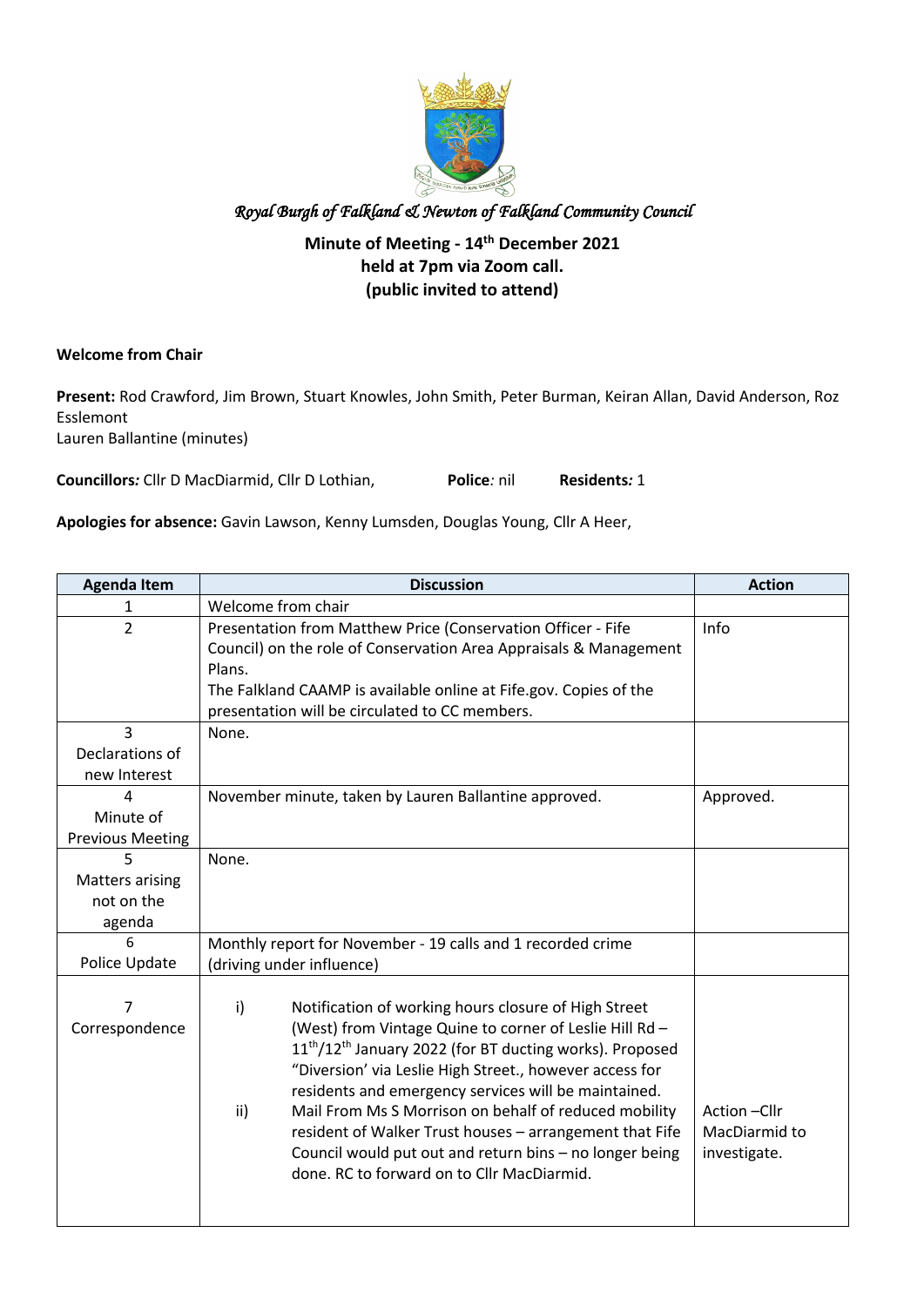

## **Minute of Meeting 14th December 2021 Held at 7pm via zoom call. (public invited to attend)**

| <b>Agenda Item</b>                                            | <b>Discussion</b>                                                                                                                                                                                                                                                                                                                                                                                                                                                                                                                                                                                                                                                                                                                                   | <b>Action</b> |
|---------------------------------------------------------------|-----------------------------------------------------------------------------------------------------------------------------------------------------------------------------------------------------------------------------------------------------------------------------------------------------------------------------------------------------------------------------------------------------------------------------------------------------------------------------------------------------------------------------------------------------------------------------------------------------------------------------------------------------------------------------------------------------------------------------------------------------|---------------|
|                                                               | RC noted that mail had been received regarding Scottish<br>iii)<br>Parliament Act - granting pardon for actions during<br>84/85 Miner's strike.                                                                                                                                                                                                                                                                                                                                                                                                                                                                                                                                                                                                     |               |
| 8<br>Planning, Listed<br><b>Buildings and</b><br>Conservation | i)<br>No new applications relating to Falkland & Newton of<br>Falkland CC area.                                                                                                                                                                                                                                                                                                                                                                                                                                                                                                                                                                                                                                                                     |               |
| 9<br>Falkland's Future<br>(Sustrans PfE<br>projects)          | $\mathsf{i}$<br>JB noted no significant progress to report. First draft<br>visualisations issued by consultants - a number of<br>comments to be submitted back to consultants for<br>revision.<br>ii)<br>SK noted new Active Travel initiatives in Scottish<br>budget. Transport Scotland proposing network of 'active<br>freeways' to promote alternatives to private car use.<br>Linked to Scottish Govt target to reduce car journeys by                                                                                                                                                                                                                                                                                                         |               |
| 10<br><b>Residents Issues</b>                                 | 20%.<br>i)<br>RC noted proposal from D Young on behalf of Gardening<br>Group for redesign of Heather bed opposite school at<br>the Pelican crossing. Proposal would reduce<br>maintenance and could incorporate seating area for<br>waiting parents/guardians. Approx cost £1500. Feedback<br>from CC members sought including whether any form of<br>permission would be required. JB noted this may have<br>potential impacts on proposed future work at School<br>junction. Elected councillors noted that planning<br>permission and approval from FC Roads /Transportation<br>would be required. Gardening group would also need to<br>clarify ownership of land in question which is possibly<br>still with developer of the adjacent houses. |               |
| 11<br>Community<br><b>Council Issues</b>                      | CC Vacancies - 2 positions available for Newton of<br>i)<br>Falkland, no further response on potential new<br>candidates. CC Meeting will be held in Newton of<br>Falkland in new year subject to COVID situation<br>restrictions.<br>Kenny Lumsden has informed Chair that he no longer<br>ii)<br>wishes to remain as a member of CC and has formally<br>resigned. CC collectively thanks KL for his membership.<br>Chair suggested John Smith, who at last meeting stood<br>aside as a full member and moved to co-opted member<br>status to facilitate inclusion of new members, should be                                                                                                                                                       |               |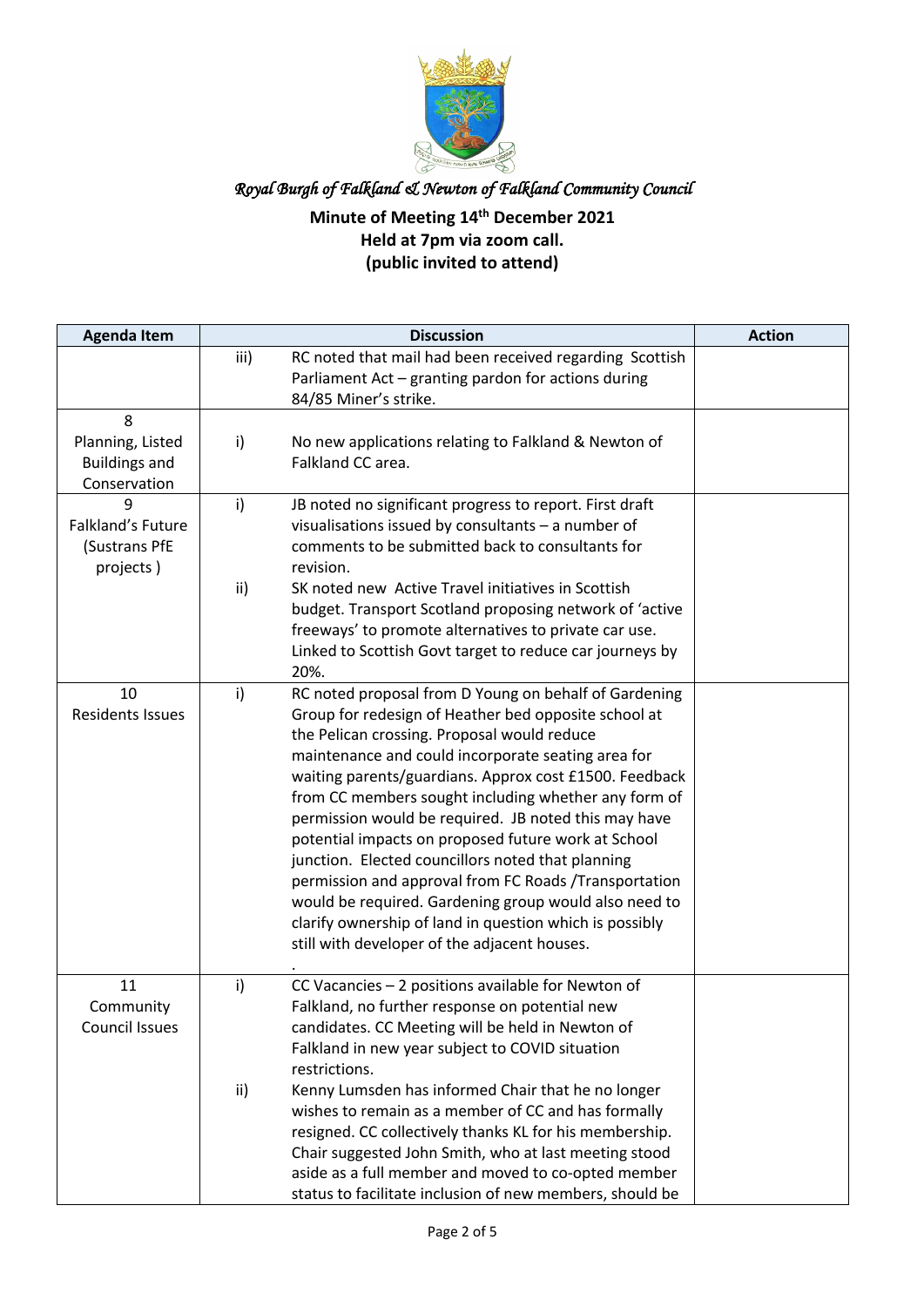

## **Minute of Meeting 14th December 2021 Held at 7pm via zoom call. (public invited to attend)**

| <b>Agenda Item</b>                     | <b>Discussion</b>                                                                                                                                                                                                                                                                                                                                                                                                                                                                                                                                                                                                                                                                                                                                                                                                                                                     | <b>Action</b>                                        |
|----------------------------------------|-----------------------------------------------------------------------------------------------------------------------------------------------------------------------------------------------------------------------------------------------------------------------------------------------------------------------------------------------------------------------------------------------------------------------------------------------------------------------------------------------------------------------------------------------------------------------------------------------------------------------------------------------------------------------------------------------------------------------------------------------------------------------------------------------------------------------------------------------------------------------|------------------------------------------------------|
|                                        | given opportunity to resume full membership. JS agreed<br>to move back to full voting member status and this was<br>unanimously agreed.<br>iii)<br>Bruce Fountain-PB noted that useful meeting was held<br>with ARC architects regarding possible consultancy role                                                                                                                                                                                                                                                                                                                                                                                                                                                                                                                                                                                                    | Agreed JS to<br>become full elected<br>member again. |
|                                        | for any future redevelopment of the fountain. Proposed<br>to issue application to War Memorial Trust (WMT) for<br>funding for further design studies.<br>iv)<br>Flood Action Group - ongoing discussions with FC and<br>Estate. Further update will be provided at next meeting.<br>Intervention from Bamblae resident regarding flooding<br>issues on access track - JS noted disputed ownership<br>issues prevent action being progressed.                                                                                                                                                                                                                                                                                                                                                                                                                          | B, PB & RC to<br>progress<br>application.            |
|                                        | v)<br>Falkland Palace (NTS) - RC & JB attended presentation<br>meeting with NTS officials and consultants in November<br>where outline of NTS plans including car parking and<br>other Palace proposals was given. This was at<br>preliminary stage and CC will be kept in the loop for<br>further reviews.                                                                                                                                                                                                                                                                                                                                                                                                                                                                                                                                                           |                                                      |
| 12<br><b>Elected Members</b><br>Issues | i)<br><b>Cllr MacDiarmid Reports:</b><br>Previous query regarding flag flying at palace on<br>St Andrew's Day - confirms saltire was flown.<br>Road patching works have been undertaken<br>٠<br>throughout village<br>Cobblestones at the bakers have been repaired<br>Leaky barrier at Balmblae- info on legal position<br>will be shared when available.<br>Back Dykes handrail issue-still on-going.<br>٠<br>Bridges at West Loan - seeking money for repair<br>of Bridge decks<br>Cemetery benches – Cllr McD requested that<br>someone seek funding from WMT as he<br>considered it inappropriate for elected FC<br>member to do this. CC members to discuss<br>potential action to take<br>West Loan grass cutting dispute - email from<br>Falkland Estate (N Stuart) contends that Estate<br>have 'licence agreeement' committing FC to<br>maintain this area. |                                                      |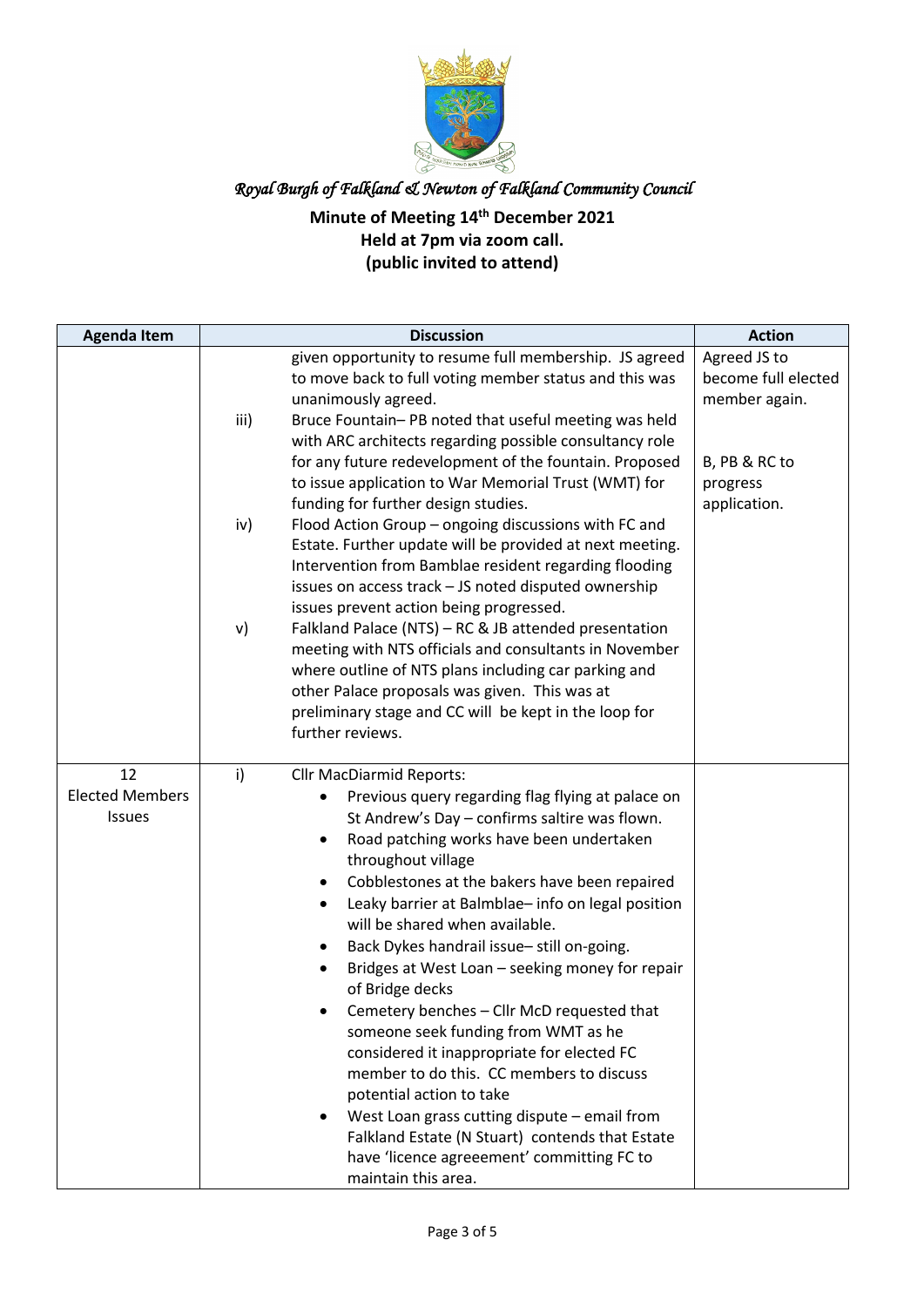

## **Minute of Meeting 14th December 2021 Held at 7pm via zoom call. (public invited to attend)**

| <b>Agenda Item</b> | <b>Discussion</b>                                                                                                                                                                                                                                                                                                                                                                                                                                                                                                                                                                                                                                                                                                                                                                                                                                                                                                                                                                                                                         | <b>Action</b>      |
|--------------------|-------------------------------------------------------------------------------------------------------------------------------------------------------------------------------------------------------------------------------------------------------------------------------------------------------------------------------------------------------------------------------------------------------------------------------------------------------------------------------------------------------------------------------------------------------------------------------------------------------------------------------------------------------------------------------------------------------------------------------------------------------------------------------------------------------------------------------------------------------------------------------------------------------------------------------------------------------------------------------------------------------------------------------------------|--------------------|
|                    | Cobbles at Fayre Earth - still awaiting response<br>٠<br>from FC<br>A92 (Freuchie junctions) meeting did not take<br>place<br>Meeting with FC Transportation - items<br>$\bullet$<br>discussed included surfacing path to Dunshalt<br>and also footpath from East Port to Castle<br>Shotts.<br>Questions raised: a) JS - questioning cost of<br>footbridge repairs, noted that urgent action<br>required as potential for children to be hurt. Cllr<br>McD noted that materials could be obtained for<br>community led repairs. Roz E suggested her<br>husband is qualified tradesman and can assist<br>with any repair work required. b) JS - path to<br>Dunshalt, potential solution is for machine to<br>remove spoil blown from fields and exiting path<br>will be underneath. Cllr Lothian noted JS right<br>about path, trying for some years to clear the<br>path as it's an important social link between<br>villages. c) A92 meeting - is Cllr MacDiarmid<br>organising this or Transport Scotland.-<br>confirmed BEAR for TScot |                    |
| 13<br>A.O.C.B      | i)<br>JS raised query from GL regarding school playing field<br>and gates being locked outwith school hours. RE clarified<br>situation, FC have confirmed field is under school<br>management control and decision taken to lock one<br>access to prevent dog fouling. Other access is available.<br>ii)<br>Road Sign at Tennis Courts has been damaged for some<br>time.<br>iii)<br>JB and JS attended AGM of Falkland Community<br>Development Trust. If CC are in agreement, JB will act as<br>liaison between CC and CDT and will attend CDT<br>meetings - agreed . JS has proposed plan for using<br>village hall as a refuge in event of major incident e.g.<br>large scale power outage. FCDT supportive of this<br>proposal and Query raised regarding electric outlet to<br>support generator connection and availability of FC<br>temporary generators                                                                                                                                                                          | Cllr McD to action |